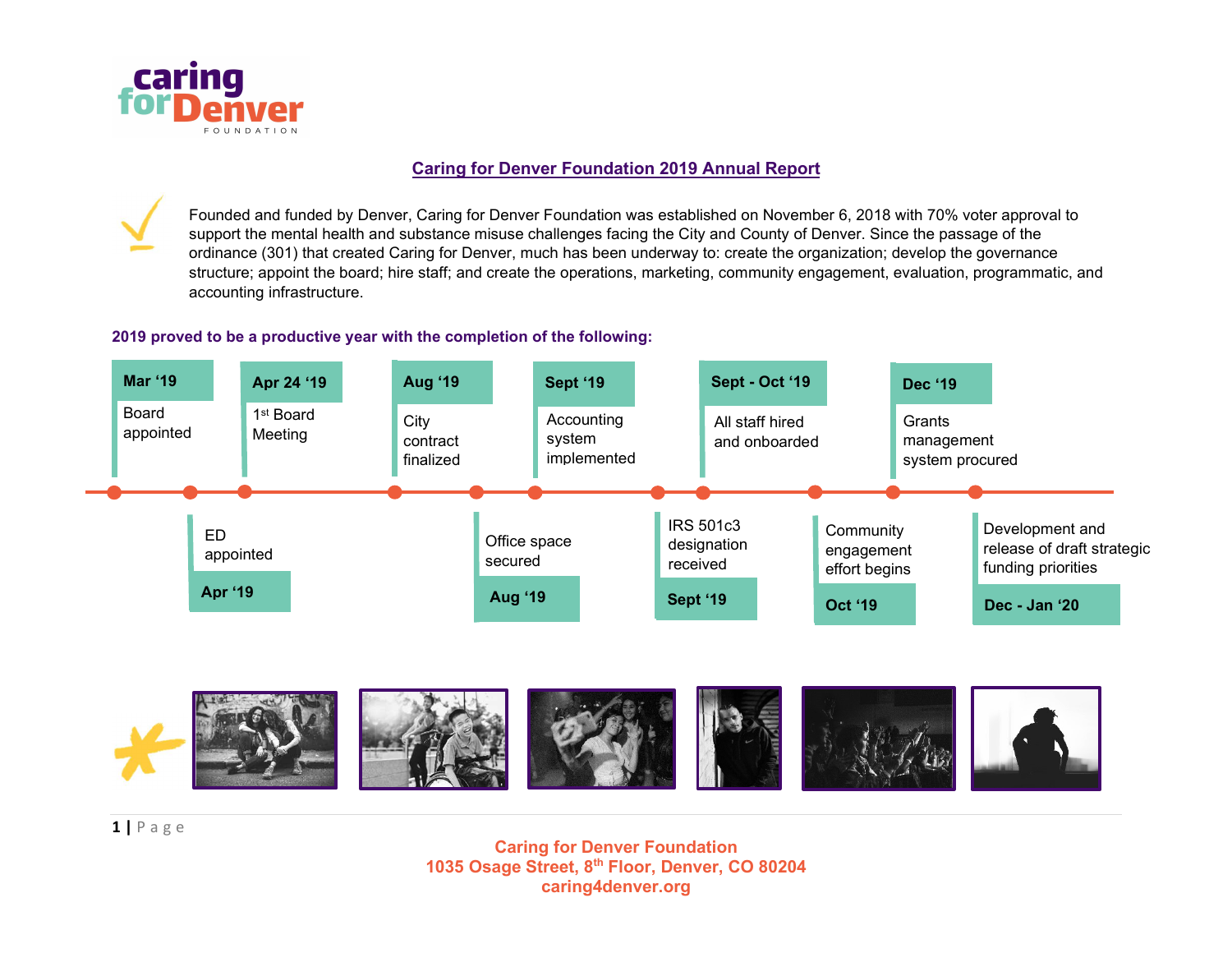

Key highlights from the above fall in the areas of operations, evaluation and learning, and community engagement.

### Operations Overview of Activities

 Caring for Denver Board of Director members were appointed and began meeting regularly in April of 2019. Immediate items such as the articles of incorporation, by-laws, and governance structure were finalized including the establishment of a Finance Committee in October. With the Board of Directors formalized, negotiations of the city contract as the administrator of the tax revenue began in early 2019 and were completed in August. A payment was received in September covering January thru September 2019. Operations activities also included identification and selection of key vendors and systems including financial/accounting, audit, professional employment organization, technology services, and grants management system. With the systems in place, key organizational polices including conflict of interest, confidentiality, fiscal policies and procedures, and grant policies were also finalized. In September and October, all staff were hired, trained, and onboarded into permanent office space at Kaleidoscope Collaborative Center, 1035 Osage Street, 8<sup>th</sup> floor in the Denver La Alma neighborhood.

### Evaluation and Learning Overview of Activities

During the 2019 calendar year, Caring for Denver identified an evaluation and learning approach that could be responsive and flexible to the diverse needs of Denver community organizations. Efforts and activities to lay the groundwork for this included:

- a. Staff participation and orientation to emergent learning practices by Fourth Quadrant Partners in October of 2019.
- b. Staff participation in a grant and financial review training by the Johnson Center
- c. Implementation of emergent learning practices to support community engagement work November 2019 thru January 2020 (3 learning sessions during implementation: 1 retrospective learning convening with staff and consultants; and multiple in-house learning sessions). This led to real-time improvements in engagement approach and is being used to inform institutional strategy for community engagement.
- d. Participation in Equitable Evaluation Colorado Cohort meetings and Fourth Quadrant Partners Emergent Learning cohort convening to develop relationships with aligned Foundations and inform the strategy, evaluation, and learning process for 2020.
- e. Development of a strategic framework for the first approved funding area, Alternatives to Jail, using a 26-member advisory committee with representatives from law enforcement, courts, community leaders, emergency and re-integration providers.
- f. Community engagement facilitation in-person, online, and via phone polling. These efforts, along with staff outreach to organizations and their members, reached 1,600 community representatives. Information from this outreach was used to develop an initial draft of the strategic funding priorities for release in early 2020.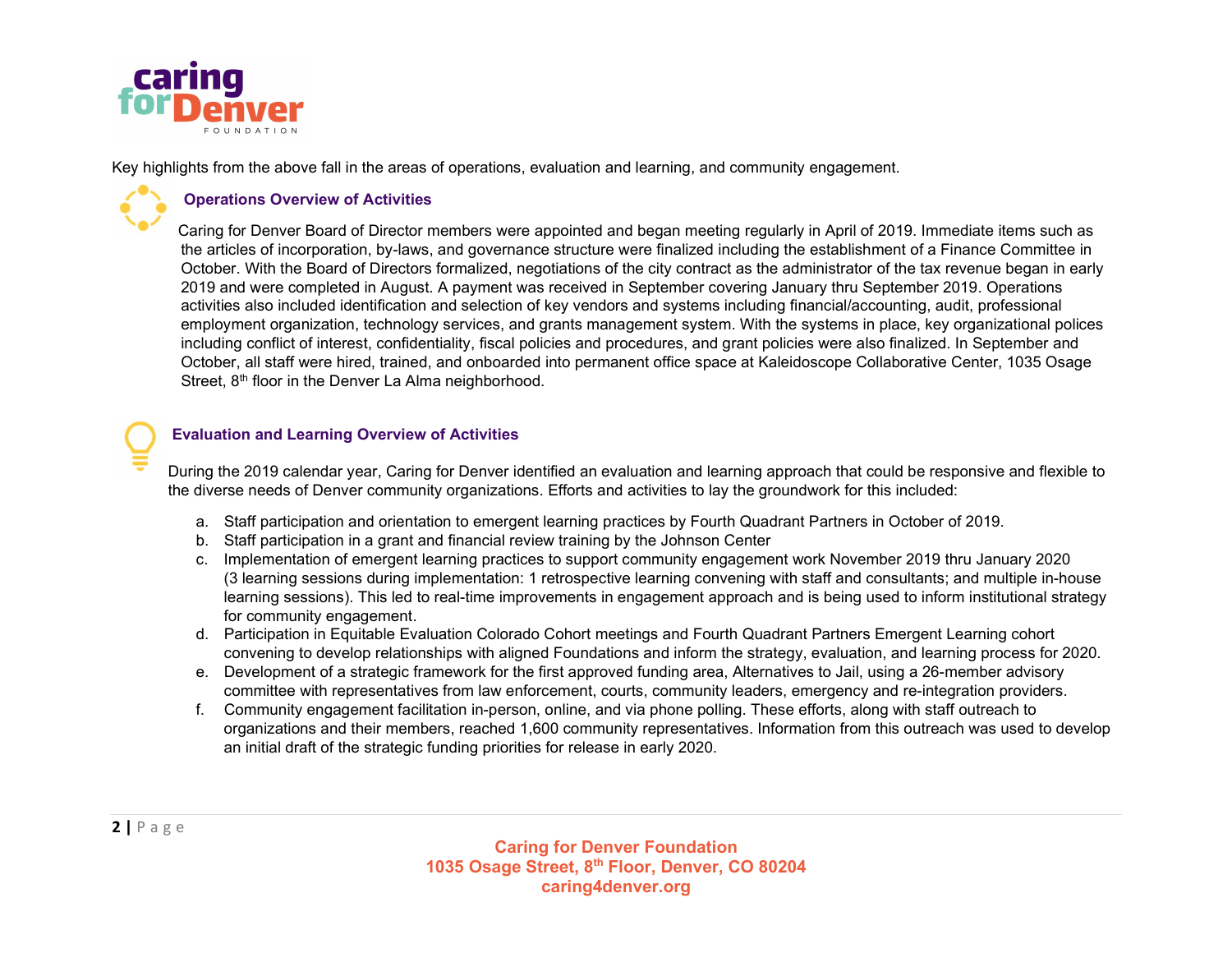



#### Community Engagement Overview of Activities

Caring for Denver engaged over 1,600 community members in an effort to identify gaps and needs to identify and prioritize foundation funding priorities. Engagement activities included information presentations (12 events, 122 participants); organizational hosted meetings (50 meetings, 381 participants); community-based forums (4 forums, 121 participants); and virtual forums (3 virtual sessions; 1,354 unique viewers). Community engagement efforts aimed to reach various communities around the city in less than a two-month period. Participants had the opportunity to identify local gaps and needs, envision what success would look like if foundation funds were effectively invested and finally, attendees identified their top three priority areas for foundation funding. This data was collected and analyzed leading to polling of 500 Denver residents and four focus groups to narrow the focus of foundation funding priorities.

#### Early 2020 Work

During the first few weeks of 2020, Caring for Denver received proposals from the city for three programs. The Board of Directors approved nearly \$2M to support:

- The Denver Police Department, in partnership with Mental Health Center of Denver (MHCD), to expanded the existing co-responder program and direct more people with mental health and/or substance misuse needs to the appropriate community resources, reduce hospitalizations and incarceration, and improve system response, especially for those in mental distress and/or with historical traumas that may impact their engagement with law enforcement.
- A DPD community response pilot program in Denver called Support Team Assisted Response (STAR) modeled from a successful program in Eugene, Oregon, to provide mobile crisis response to mental health and/or substance misuse situations that do not require law enforcement presence. STAR will engage community partners to adapt this approach that sends a paramedic, mental health provider and peer support navigator to low-risk behavioral calls to de-escalate and connect a resident in distress with appropriate services.
- Denver Health Paramedics and the Denver Fire Department, which comprise the Emergency Medical Services (EMS), for development and pilot training of front-line staff on identification and verbal de-escalation practices for those in a mental health and/or substance misuse crisis.